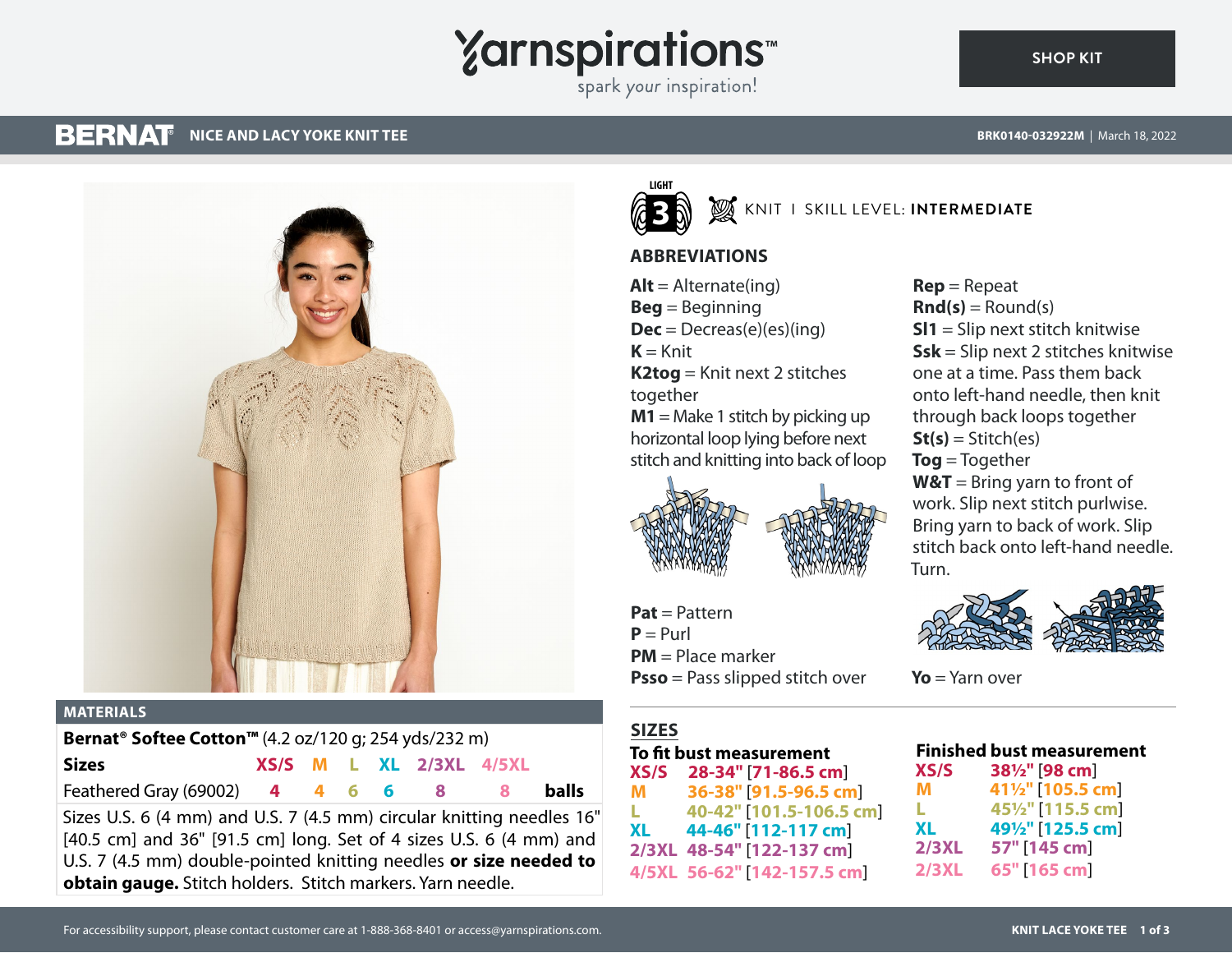**Yarnspirations** 

spark your inspiration!

#### **BERNAT NICE AND LACY YOKE KNIT TEE**

## **GAUGE**

20 sts and 26 rows  $=$  4" [10 cm] in stocking st with larger needles.

## **INSTRUCTIONS**

*The instructions are written for smallest size. If changes are necessary for larger size(s) the instructions will be written thus ( ). Numbers for each size are shown in the same color throughout the pattern. When only one number is given in black, it applies to all sizes.*

**Note:** Body is worked in the round in one piece from neck edge down.

Beg at neck edge with smaller circular needle cast on **96** (**104**- **112**-**120**-**128**-**128**) sts. Join in rnd. PM on first st. **1st to 8th rnds:** \*K2. P2. Rep from \* around.

**Note:** When you encounter wrapped sts, pick up wrap, placing it onto left-hand needle and work next st tog with picked-up wrap for each wrapped st.

**2nd row:** P**12** (**12**-**12**-**12**-**14**-**14**). W&T. **3rd row:** K**18** (**18**-**18**-**18**-**21**-**21**). W&T. **4th row:** P**24** (**24**-**24**-**24**-**28**-**28**). W&T. **5th row:** K**30** (**30**-**30**-**30**-**35**-**35**). W&T. **6th row:** P**36** (**36**-**36**-**36**-**42**-**42**). W&T. **7th row:** K**42** (**42**-**42**-**42**-**49**-**49**). W&T. **8th row:** P**48** (**48**-**48**-**48**-**56**-**56**). W&T. **9th row:** K**54** (**54**-**54**-**54**-**63**-**63**). W&T. **10th row:** P**60** (**60**-**60**-**60**-**70**-**70**). W&T. **11th row:** K**66** (**66**-**66**-**66**-**77**-**77**) W&T. **12th row:** P**72** (**72**-**72**-**72**-**84**-**84**). W&T. **Next rnd:** Knit around all sts. Next rnd: \*K2. M1. Rep from \* around. **144** (**156**-**168**-**180**-**192**- **192**) sts. Knit 4 rnds even.

Change to larger circular needle. **1st row:** K**6** (**6**-**6**-**6**-**7**-**7**). W&T.

Proceed in Yoke Pat as follows (see Chart on page 3– 12 st rep): **1st rnd:** \*K2. K2tog. (K1. yo) twice. K1. ssk. K3. Rep from \* around. **2nd and alt rnds:** Knit (unless noted otherwise). **3rd rnd:** \*K1. K2tog. K1. yo. K3. yo. K1. ssk. K2. Rep from \* around. **4th rnd:** \*K3. M1. K5. M1. K4. Rep from \* around. **168** (**182**-**196**-**210**- **224**-**224**) sts. **5th rnd:** \*K1. K2tog. K1. yo. K5. yo. K1. ssk. K2. Rep from \* around.

**7th rnd:** \*K2tog. K1. yo. K7. yo. K1. ssk. K1. Rep from \* around. **9th rnd:** \*K3. K2tog. (K1. yo) twice. K1. ssk. K4. Rep from \* around. **11th rnd:** \*K2. K2tog. K1. yo. K3. yo. K1. ssk. K3. Rep from \* around. **12th rnd:** \*K3. M1. K7. M1. K4. Rep from \* around. **192** (**208**-**224**-**240**- **256**-**256**) sts.

**13th rnd:** \*K1. K2tog. K2. yo. K5. yo. K2. ssk. K2. Rep from \* around. **15th rnd:** \*K1. K2tog. K1. yo. K7. yo. K1. ssk. K2. Rep from \* around. **17th rnd:** \*K4. K2tog. (K1. yo) twice. K1. ssk. K5. Rep from \* around. **19th rnd:** \*K3. K2tog. K1. yo. K3. yo. K1. ssk. K4. Rep from \* around. **20th rnd:** \*K3. M1. K9. M1. K4. Rep from \* around. **216** (**234**-**252**-**270**- **288**-**288**) sts.

**BRK0140-032922M** | March 18, 2022

**21st rnd:** \*K3. K2tog. K1. yo. K5. yo. K1. ssk. K4. Rep from \* around. **23rd rnd:** \*K2. K2tog. K1. yo. K7. yo. K1. ssk. K3. Rep from \* around. **24th rnd:** \*K2. M1. K13. M1. K3. Rep from \* around. **240** (**260**-**280**-**300**- **320**-**320**) sts. **25th rnd:** \*K6. K2tog. (K1. yo) twice. K1. ssk. K7. Rep from \* around. **27th rnd:** \*K5. K2tog. K1. yo. K3. yo. K1. ssk. K6. Rep from \* around. **28th rnd:** \*K2. M1. K15. M1. K3. Rep from \* around. **264** (**286**-**308**- **330**-**352**-**352**) sts. **29th rnd:** \*K5. K2tog. K1. yo. K5. yo. K1. ssk. K6. Rep from \* around. **31st rnd:** \*K4. K2tog. K1. yo. K2. K2tog. yo. K3. yo. K1. ssk. K5. Rep from \* around. **32nd rnd:** \*K3. M1. K15. M1. K4. Rep from \* around. **288** (**312**-**336**- **360**-**384**-**384**) sts. **33rd rnd:** \*K7. yo. ssk. K1. yo. Sl1. K2tog. psso. yo. K1. K2tog. yo. K8. Rep from \* around. **35th rnd:** \*K8. yo. ssk. K3. K2tog. yo. K9. Rep from \* around. **37th rnd:** \*K9. yo. ssk. K1. K2tog. yo. K10. Rep from \* around. **38th rnd:** \*K4. M1. K15. M1. K5. Rep from \* around. **312** (**338**-**364**-**390**- **416**-**416**) sts.

**39th rnd:** \*K11. yo. Sl1. K2tog. psso. yo. K12. Rep from \* around.